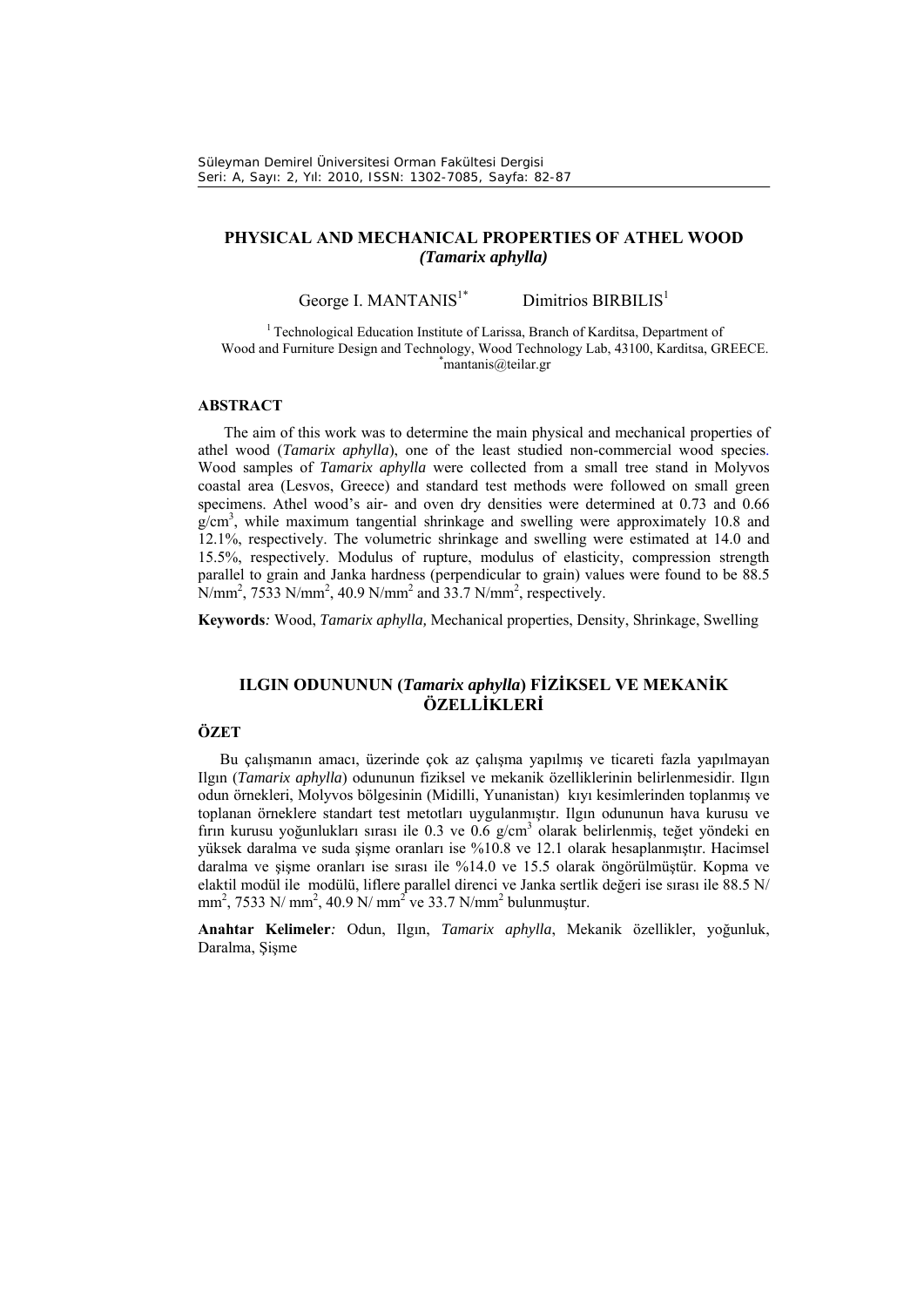## **1. INTRODUCTION**

*Tamarix* is a genus of the family *Tamaricaceae* and is composed of 54 species native only in the old world, with one major center of speciation in the Pakistan - Afghanistan - Iran - Turkmenistan - southern Kazakhstan - western China area, and another in the eastern Mediterranean area (Baum, 1978). One of the most known species of this genus is *Tamarix aphylla* which is widespread throughout southeastern Europe, North Africa and Central Asia (Orwa et al., 2009). In Greece and Turkey, this non-commercial species is very common in the coastal areas, beaches and islands mainly in the form of shrubs (Voulgaridis, 2009).

 *Tamarix aphylla* is a fast growing, moderate sized evergreen tree, up to 18 m high with erect tapering trunk, with a  $\sim 60-80$  cm diameter at breast height and with many stout spreading purplish brown and smooth branches. Its wood is closegrained, light-coloured, fibrous, and fairly hard, with high shock resistance; it also splits readily when first cut and polishes well (Orwa et al., 2009).

Nasir and coworkers (2007) have reported on the general characteristics and structure of athel wood but not on the physical or mechanical properties of it.

Nowadays the end uses of *Tamarix aphylla* wood are diverse. In the USA, athel wood is used for fuel. It is also capable of taking a high polish and has been proposed for fence posts (Tesky, 1992). Moreover, it has been found to be a suitable raw material for making particleboards and can be used as biomass for sugar production (Zheng et al., 2006; Zheng et al., 2007).

Athel wood is additionally utilised for firewood and charcoal (Orwa et al., 2009). It may also be suitable for making ploughs, wheels, carts, tool handles, brush-backs, ornaments, turnery and fruit boxes. Its twigs are used for basket making, while its bark is a rich source of tannins and mordant for dyeing (Orwa et al., 2009). In Turkey, currently, there is not much information available on the properties of athel wood. Determining the properties of athel wood may provide an initial data to the researchers and offer interesting opportunities in future.

Up to date, there has not been any study concentrated on the properties of athel wood. The objective of this work therefore was to determine some of the main physical and mechanical properties of athel wood (*Tamarix aphylla*), of which not detailed previous research had been found in the literature.

### **2. MATERIALS AND METHODS**

Samples of mature wood of *Tamarix aphylla* were cut from 3 trees in Molyvos coastal area, in the island of Lesvos, Greece. These trees had a  $\sim$ 40 cm diameter at breast height. After a slow air drying process of three months, small clear wood specimens were prepared from this material according to Table 1. Specimens were then conditioned at normal climatic conditions, that is,  $20\pm1\textdegree C$  and  $65\pm3\textdegree$  relative humidity (RH), for a period of twelve weeks.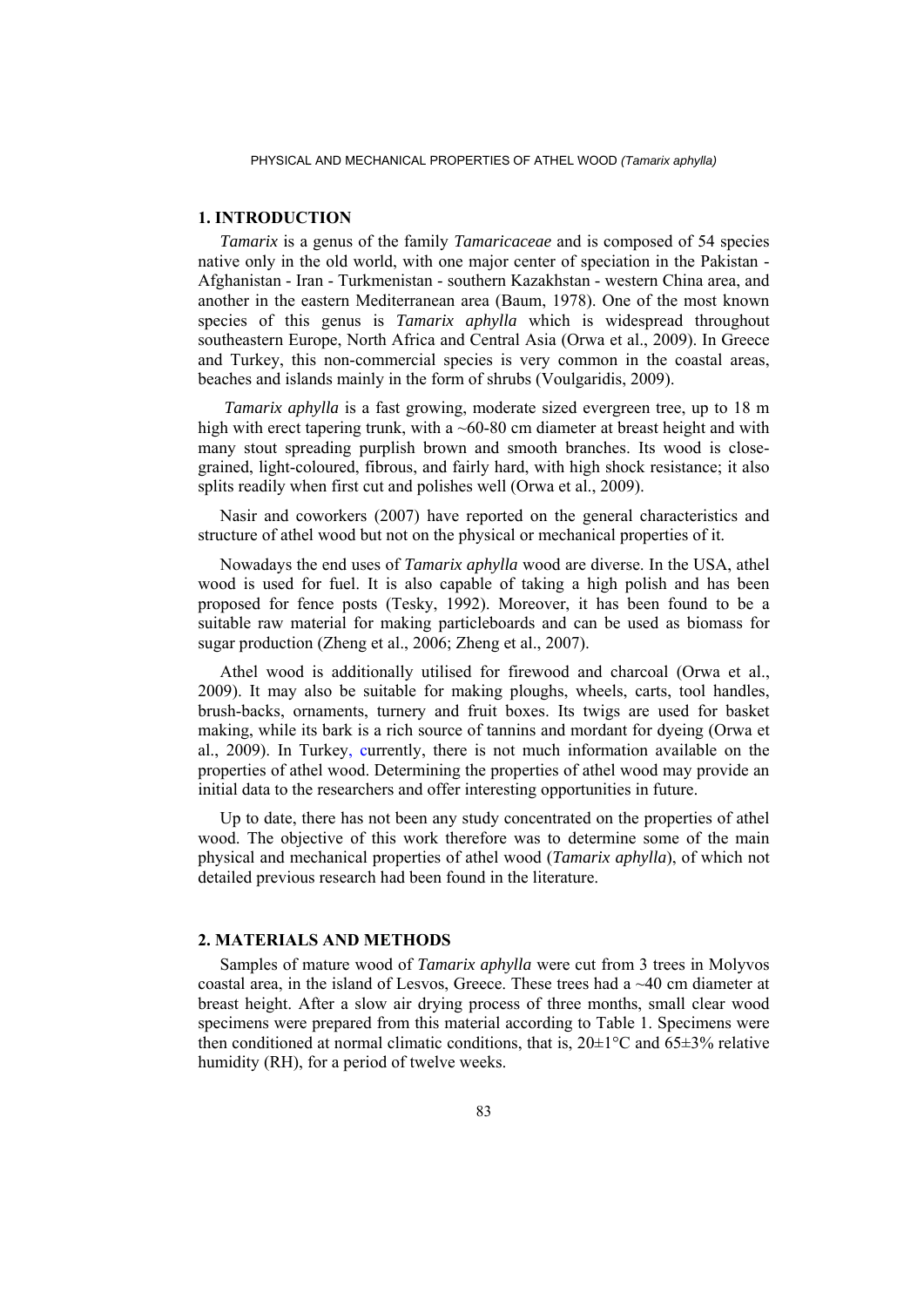**Preparation of cross sections:** Wood blocks (20 x 20 x 20 mm) taken from the specimens were softened by boiling in water for 4 h. After the complete softening of the wood blocks, cross sections were cut using a sliding microtome and prepared at a magnification of ~20X.

**Measurements of physical properties:** Density was determined according to DIN EN 52182 standard under two conditions: oven-dry (at  $\sim 0\%$  moisture content) and air-dry condition. The maximum shrinkage, that is, the directional change from the fiber saturation point until the oven-dry condition, was measured in fifteen specimens according to DIN EN 52184 standard. Specimens with moisture content above the fiber saturation point were collected and their tangential and radial anatomical dimensions were recorded. Subsequently, the specimens were dried in an air-circulating oven at 103±2°C until constant mass weights.

Following the shrinkage tests, the maximum swelling of the same wood specimens was measured. Oven-dry volume and mass were recorded for each specimen during the first set of experiments (shrinkage tests). Thereafter, each specimen was slowly wetted with water using an absorbing paper. This allowed each specimen to slowly absorb water until it reached a point where its weight corresponded to a  $\sim$ 30% moisture content level (i.e. fiber saturation point), as projected out of its initial oven-dry mass.

| <b>Property</b>        | Number of<br>specimens | <b>Dimensions</b><br>of specimens | <b>Standard</b>     |
|------------------------|------------------------|-----------------------------------|---------------------|
| Density, air-dry       | 15                     | $40 \times 20 \times 20$          | DIN 52182           |
| Density, oven-dry      | 15                     | $40 \times 20 \times 20$          | DIN 52182           |
| Shrinkage $&$ swelling | 15                     | $10 \times 20 \times 20$          | DIN 52184           |
| Static bending         | 15                     | $360 \times 20 \times 20$         | DIN 52186           |
| Axial compression      | 20                     | $60 \times 20 \times 20$          | DIN 52185           |
| Hardness (Janka test)  | 20                     | $50 \times 50 \times 50$          | <b>ASTM D143-94</b> |

Table 1. Information on the testing of *Tamarix aphylla* wood.

\* Longitudinal x radial x tangential direction (mm x mm x mm)

**Measurements of mechanical properties:** The cross section of *Tamarix aphylla* wood is presented in Fig. 1. The growth rings are distinct, and its vessels appear to be small to medium and variable in size, usually solitary and distributed unevenly. The rays are thick and broad conspicuous. These data are in very good agreement with the findings of Nasir et al. (2007).

The mechanical properties of *Tamarix aphylla* wood were evaluated on specimens free from defects under normal climatic conditions (65±3% RH and  $20\pm1\degree C$ ) in accordance with DIN EN 52186 standard. The results obtained were compared with the properties of ash wood (*Fraxinus sp.*), a commercial species with a similar density.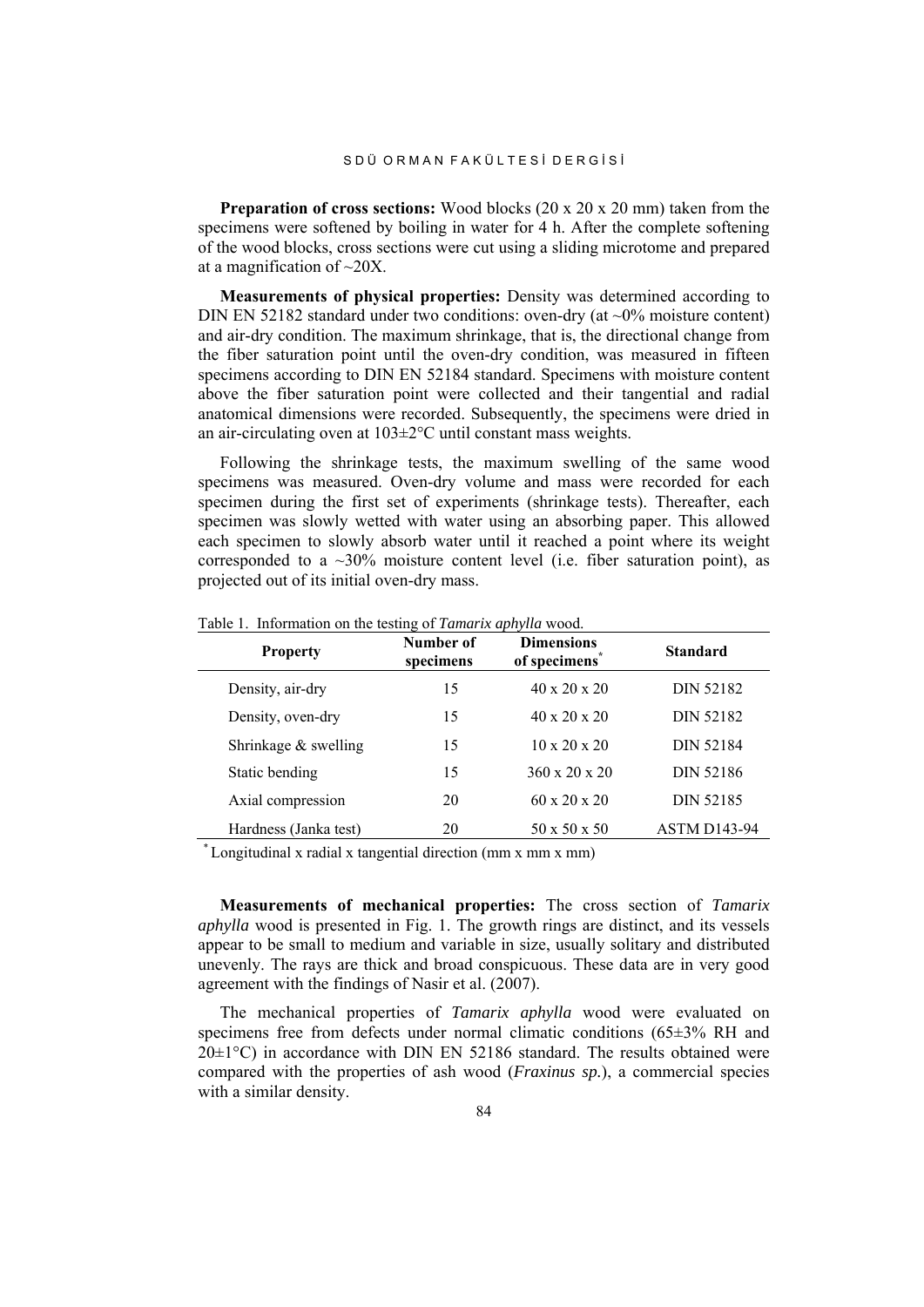#### PHYSICAL AND MECHANICAL PROPERTIES OF ATHEL WOOD *(Tamarix aphylla)*

The static bending tests were performed according to DIN EN 52186 standard. The static modulus of elasticity (MOE) was determined on fifteen specimens by testing static bending strength; the testing for evaluating the modulus of rupture (MOR) was performed with a Zwick-Roell Z020 testing machine. The load was applied at a rate of 5 mm/min. The compression strength in parallel direction to the fiber (axial compression) was evaluated according to DIN EN 52185 standard. In addition, the modified Janka hardness in transverse direction was measured according to ASTM D143-94 standard.



Figure 1. Cross section of *Tamarix aphylla* wood (magnification of ~20X).

## **3. RESULTS AND DISCUSSIONS**

The physical and mechanical properties obtained of *Tamarix aphylla* wood samples are shown in Table 2. The corresponding property values of ash wood (*Fraxinus sp.*) as reported by Tsoumis (1991) are also shown in Table 2 for comparative purposes.

Athel wood's air-dry and oven-dry densities were determined at 0.73 and 0.66 g/cm<sup>3</sup>, respectively. Volumetric shrinkage was determined at 14%; a little higher as compared with that of ash (13.5%), a wood species with the same density. Tangential shrinkage (10.8%) and swelling (12.1%) of this wood were found to be very high, that is, much higher than its radial shrinkage (3.2%) and swelling (3.4%). Notably this resulted in an extraordinary high tangential/radial ratio (3.8) for this species. For comparison (Table 2), the maximum shrinkage values of ash wood have been reported to be 8.3% in the tangential direction and 5.2% in the radial direction (i.e. tangential/radial ratio: 1.6).

The average MOE of *Tamarix aphylla* wood was 7533 N/mm<sup>2</sup>; the average MOR value was  $88.5$  N/mm<sup>2</sup>. These values are very low as compared with those of ash wood (MOE: 13,130 N/mm<sup>2</sup>, MOR: 118 N/mm<sup>2</sup>) reported by Tsoumis (1991).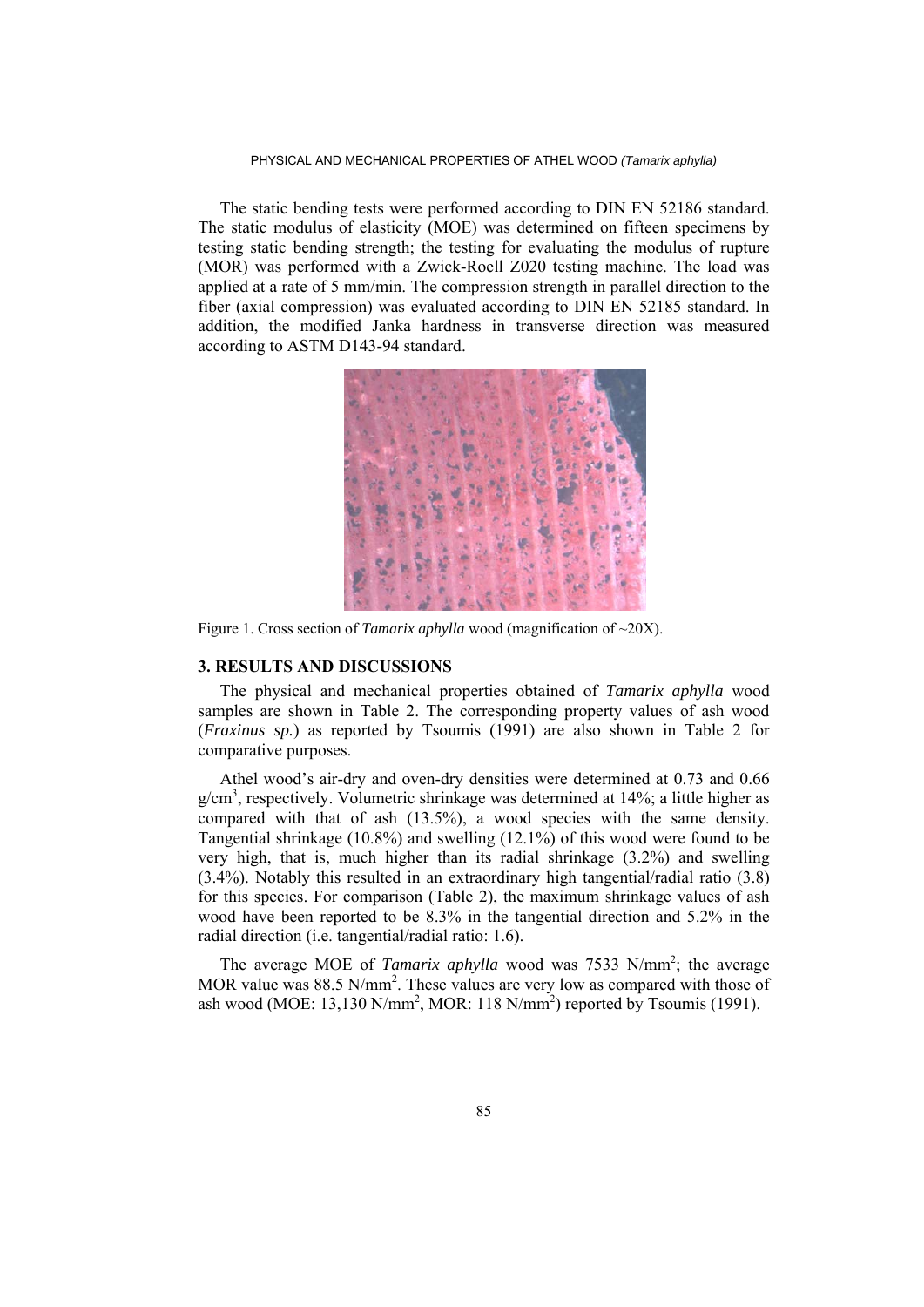| <b>Property</b>                                                                            | Tamarix aphylla<br>wood' | Fraxinus sp.<br>wood <sup>2</sup> |
|--------------------------------------------------------------------------------------------|--------------------------|-----------------------------------|
| Wood density $(g/cm^3)$                                                                    |                          |                                   |
| oven-dry                                                                                   | 0.66(0.03)               | 0.66                              |
| air-dry                                                                                    | 0.73(0.03)               | 0.70                              |
| Shrinkage (%), maximum                                                                     |                          |                                   |
| radial                                                                                     | 3.2(1.0)                 | 5.2                               |
| Tangential                                                                                 | 10.8(2.1)                | 8.3                               |
| ratio T/R shrinkage                                                                        | 3.8(1.4)                 | 1.6                               |
| Swelling $(\%)$ , maximum                                                                  |                          |                                   |
| radial                                                                                     | 3.4(1.0)                 |                                   |
| tangential                                                                                 | 12.1(2.5)                |                                   |
| MOE (N/mm <sup>2</sup> )                                                                   | 7,533 (1,008)            | 13,130                            |
| MOR(N/mm <sup>2</sup> )                                                                    | 88.5(5.2)                | 118                               |
| Axial compression $(N/mm^2)$                                                               | 40.9(2.3)                | 51                                |
| Janka hardness                                                                             |                          |                                   |
| transverse $(N/mm^2)$                                                                      | 33.7(2.8)                | 59                                |
| <sup>1</sup> Average value $\pm$ standard deviation. <sup>2</sup> Data from Tsoumis (1991) |                          |                                   |

Table 2. Physical and mechanical properties of *Tamarix aphylla* wood and comparative literature values of *Fraxinus sp*. wood.

The axial compression of athel wood was found to be  $40.9$  N/mm<sup>2</sup> on the average. Tsoumis  $(1991)$  has reported a value of 51.0 N/mm<sup>2</sup> for axial compression strength of ash wood, which is quite higher than that of athel wood found in this work. The Janka hardness was estimated at ca. 33.7 N/mm<sup>2</sup> in the transverse direction. This value seems extremely low. Ash wood has been reported in the literature to show much higher Janka hardness values, e.g. 59 N/mm<sup>2</sup> (Tsoumis, 1991).

## **4. CONCLUSIONS**

This work focused on the main physical and mechanical properties of *Tamarix aphylla* wood. The results showed that the mechanical properties (MOR, MOE, axial compression, Janka hardness) of this wood species are very low as compared with those of ash wood, a known commercial species with equivalent density. In addition, the tangential shrinkage and swelling of *Tamarix aphylla* wood exhibited high values, while the anisotropy between radial and tangential shrinkage estimated to be extremely high. Consequently, *Tamarix aphylla* wood cannot be considered as useful timber for technical uses. Nevertheless, more work on the chemical properties of this wood for its potential for other uses (e.g. biomass, fuelwood) may be of interest.

### **ACKNOWLEDGEMENT**

The authors acknowledge the technical assistance of Mr. Efstratios Voudourellis, from Stipsi, Lesvos, in the preparation of athel wood specimens.